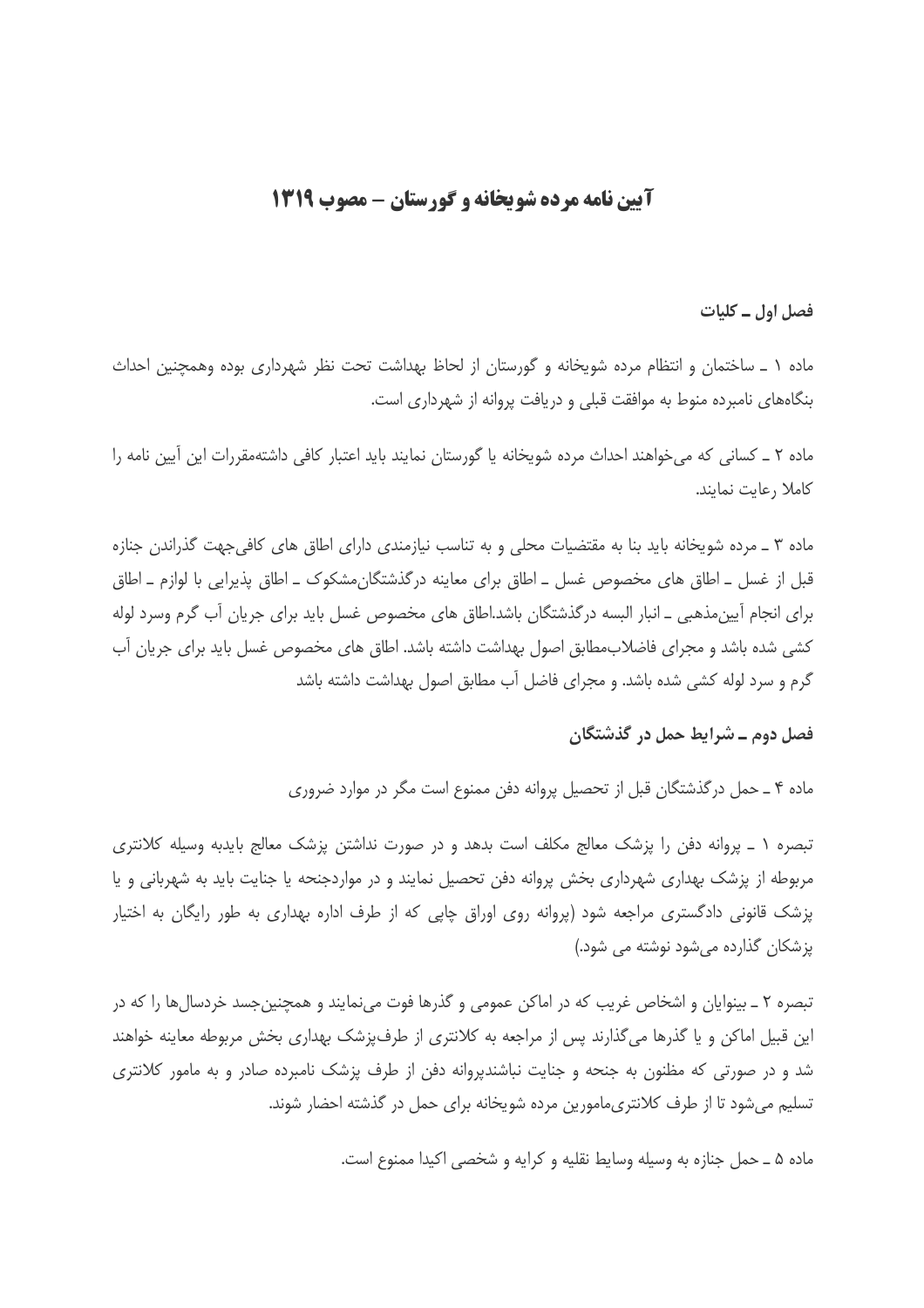ماده ۶ ـ اتومبیل یا کالسکه مخصوص نعش کش باید دارای تابوت روبسته از چوب جلا شده بودهو داخل آن نیز آهن سفید باشد که مرده را داخل آن قرار دهند ــ اتومبیل و کالسکه نامبرده بایدمنحصرا برای حمل درگذشتگان به کار برده شده هرگونه استفاده دیگری از آن ممنوع است.

ماده ۷ ـ پس از حمل درگذشته باید داخل تابوت را با آهک شستشو دهند.

ماده ۸ ـ وسایل جهت حمل در گذشته می بایستی به محض اطلاع منتهی تا یک ساعت در محل حاضر شود.

ماده ۹ ـ مامورین حمل باید لباس مشکی نظیف در برداشته باشند.

فصل سوم ـ شرايط غسل و کفن در گذشتگان

ماده ۱۰ ـ محل غسل باید کف آن تا یک متر از دیوار از سمت صیقلی شده و صاف پوشییه شده وهمیشه پاکیزه نگاهداری و لا اقل روزی دو مرتبه به وسیله آب آهک شسته شود.

ماده ۱۱ ـ غسل درگذشتگان در غیر مرده شویخانههای عمومی ممنوع است و در موارد ضرورتیموکول به موافقت شهرداری است.

ماده ١٢ ـ غسل درگذشتگان قبل از ارايه پروانه دفن ممنوع است.

ماده ۱۳ ـ نگاهداری درگذشتگان مگر در موارد ضروری بیش از دو ساعت در مرده شویخانه ممنوع|ست.

ماده ۱۴ ـ متصدیان غسل و کفن و دفن باید از دستورات مذهبی مطلع و دارای پروانه مخصوصبوده از شرایط بهداشت كاملا آگاه باشند.

ماده ۱۵ ـ متصدیان غسل و کفن پس از انجام کار باید هر دفعه دستهای خود را تا اَرنج با اَب گرم وصابون شسته سپس در یکی از محلولهای گندزدایی فرو برند.

ماده ۱۶ ـ اشخاص نامبرده باید معروف به فساد اخلال نبوده دارای پروانه تندرستی از پزشک رسمی بوده همیشه نظیف و در موقع کار لباس مخصوص در بر داشته باشند.

ماده ۱۷ ــ متصدیان غسل و کفن حق ندارند با لباس کار از مغسل خارج شوند و پس از انجام کار بایدخود را شستشو داده با لباس شخصی بیرون روند.

ماده ۱۸ ـ اشخاص نامبرده و همچنین گورکنان حق اشتغال به پیشه دیگری ندارند.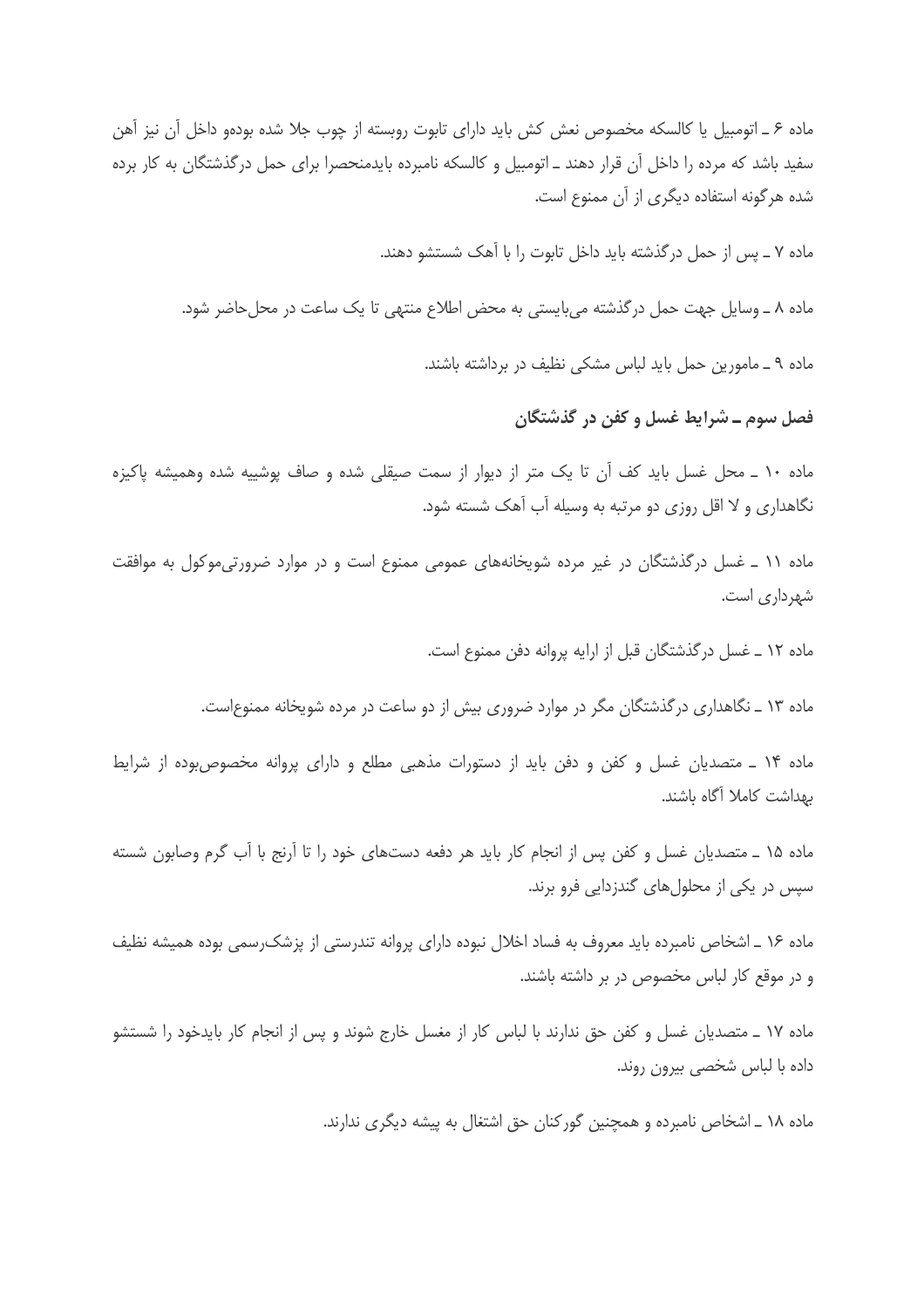ماده ۱۹ ـ کفن درگذشتگان باید در همان اطاق مخصوص غسل روی سکوی جداگانه که از سمنت ویا سنگ یک پارچه صاف باشد انجام گیرد.

ماده ۲۰ ـ ورود اشخاص متفرقه به محل غسل ممنوع است.

فصل چهارم ــ شرایط دفن و امانت گذاردن در گذشتگان

ماده ۲۱ ـ دفن و امانت گذاردن در گذشتگان در غیر از گورستانهای رسمی ممنوع است.

ماده ٢٢ ـ گودى گور بايد حداقل دومتر ، طول دو متر و عرض هشتاد سانتى متر باشد. در اطفال خردسال عرض و طول به تناسب سن كمتر از اين مقياس منظور مي شود.

ماده ٢٣ ـ هر گور از اطراف با گور ديگر بايد سي سانتيمتر فاصله داشته باشد.

ماده ۲۴ ـ برای هر در گذشته گور جداگانه لازم است ـ دفن دو درگذشته یا بیشتر در یک گورممنوعاست.

ماده ۲۵ ـ در گور درگذشتگانی که به بیماریهای واگیری مثل اسهال خونی ـ حصبه ـ سل و غیرهفوت کردهاند باید مقدار ۳ کیلو آهک را در آب مخلوط نموده در توی گودی بریزند و سپس روی آن را بپوشانند

## فصل پنجم ــ گورستان

ماده ۲۶ ـ گورستان باید دارای شرایط زیر باشد:

الف ــ محصور از دیوار یا نرده آهن بوده مطابق نقشه مصوب شهرداری خیابان بند و درختکاری و گل کاری داشته باشد. ب \_ ساختمان مقبرههای خصوصی در گورستان مطابق نقشه اداره بهداری خواهد بود.

ج \_ در گورستان باید محل مخصوص مطابق اصول بهداشت برای درگذشتگانی که به امانت گذاردهمی شوند ساخته شود و نیز باید اطاق های متعدد جهت مشایعین ــ گورکنان و گذاردن در گذشتگانداشته و لوازم دفن از قبیل آهک آجر و غیره همیشه موجود داشته باشد.

ماده ۲۷ ـ گورستان باید به قدر کافی و به اقتضای موقع گورکن و کارگر داشته باشد.

ماده ۲۸ ـ برای هر گورستان و مرده شویخانه یک دستگاه تلفن ضروری است.

فصل ششم ــ حمل در گذشتگان به اماکن متبر که و یا سایرنقاط دیگر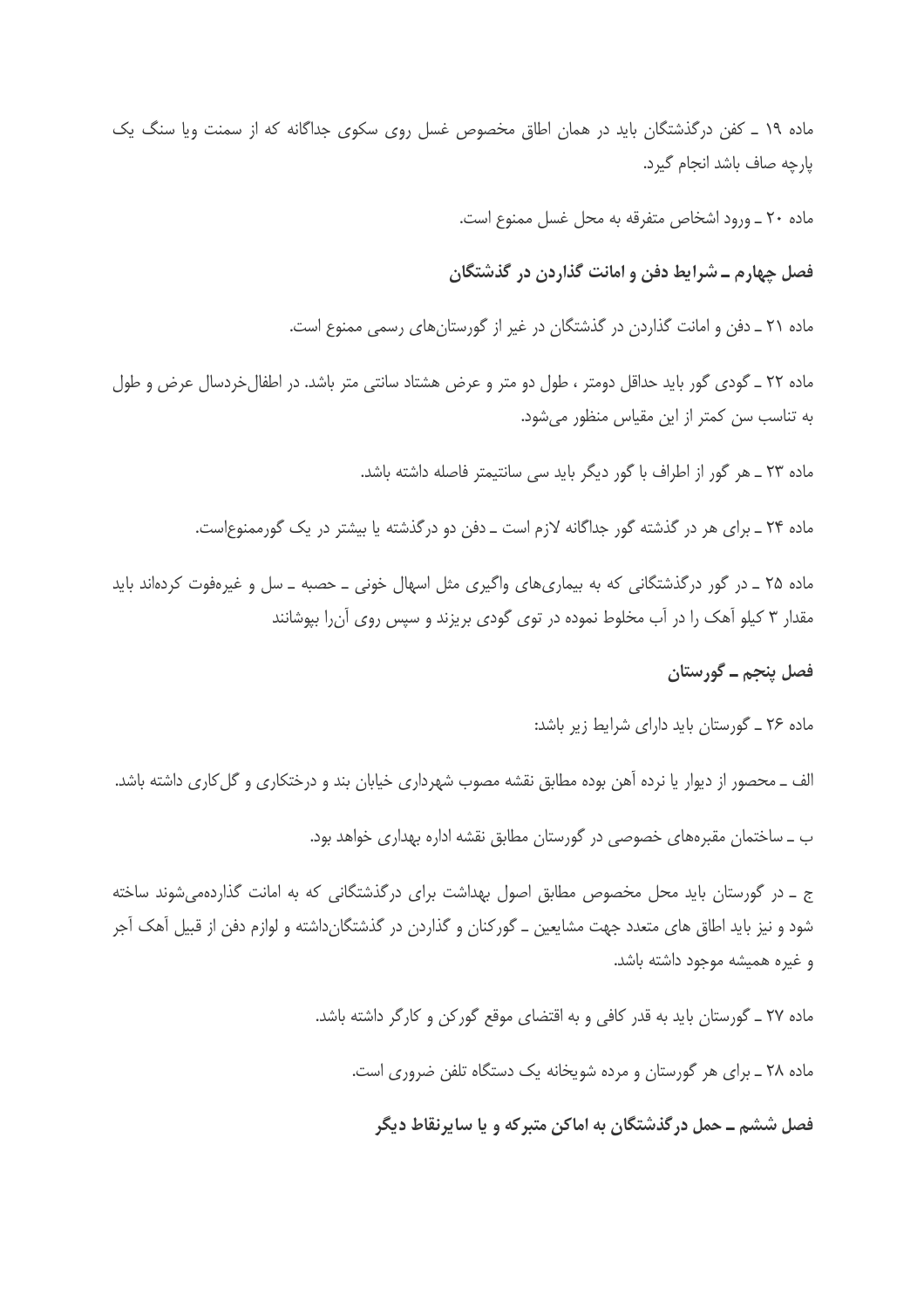ماده ۲۹ ــ جنایزی که به اماکن متبرکه حمل می شوند باید با پروانه اداره بهداری شهرداری و پایزشکی که به نمایندگی آن اداره تعیین می گردد بر طبق مقررات زیر انجام شود:

الف \_ اولیا درگذشته کتبا شرحی منضم به پروانه پزشک معالج تهیه و تسلیم اداره بهداری خواهندنمود تا چنانچه از لحاظ بهداشت حمل جنازه مانعي نداشته باشد پروانه داده شود.

ب ــ طرز حمل جنازه به اماکن متبرکه و دور دست بر حسب محل و اقتضای فصل بر طبق دستوراداره بهداری و یا يزشک نماينده آن اداره خواهد بود.

ج ــ برای حمل جنایز به خارج از کشور طبق مقررات اداره کل بهداری باید رفتار شود.

## فصل هفتم ــ مواد متفرقه

ماده ۳۰ ـ مرده شویخانه و گورستان باید جداگانه دفاتر چاپی مخصوص زیر را مطابق دستور ادارهبهداری برای ثبت عملیات مربوطه به خود داشته و نگاهداری نماید. دفتر ثبت درگذشتگان بهترتیب ورود به غسال خانه ــ دفتر ثبت البسه درگذشتگان ــ دفتر ثبت گزارش پومیه ــ دفتر درامد وهزینه روزانه ــ دفتر ثبت هزینه متعلق به درگذشتگان.

تبصره \_ متصدى مرده شويخانه و گورستان مكلف است در مقابل دريافت هرگونه وجهى كه بهعنوان هزينه دريافت می کند قبض رسمی داده آن را به دفتر مربوطه ضبط نماید.

ماده ۳۱ ـ متصدی مرده شویخانه موظف است روی اوراق چاپی که به دستور اداره بهداری طبعشود همه روزه از کلیه درگذشتگان وارده گزارشی تهیه و حاضر نموده صبح روز بعد به اداره بهداریشهرداری تسلیم نماید کلیه پروانههای دفن صادره از طرف پزشکان باید ضمیمه گزارش نامبرده بهاداره بهداری تسلیم شود این گزارش باید در دفتر مخصوص گزارش یومیه ثبت و وارد شود.

ماده ۳۲ ـ البسه درگذشتگان همه ماهه جمع اَوری و در اَخر هر ماه با نظارت پزشک اداره بهداریشهرداری باید سوزانده شود.

ماده ٣٣ ـ نرخ حمل ــ كفن و دفن اموات مطابق صورتي خواهد بود كه از طرف شهرداري تعيين وابلاغ شود.

كاركنان كن و دفن نمى توانند به هيچ وجه اضافه از نرخ نامبرده وجهى از كسان درگذشته مطالبه ودريافت دارند.

ماده ٣۴ ـ متصدى غسال خانه موظف است يک نسخه از تمام مقررات اين آيين نامه را در محل مقتضى که قابل استفاده عموم باشد به دیوار نصب نماید و همچنین نرخ مصوب باید به خط درشتاعلام و به شرح بالا در معرض استفاده واردین قرار گیرد.